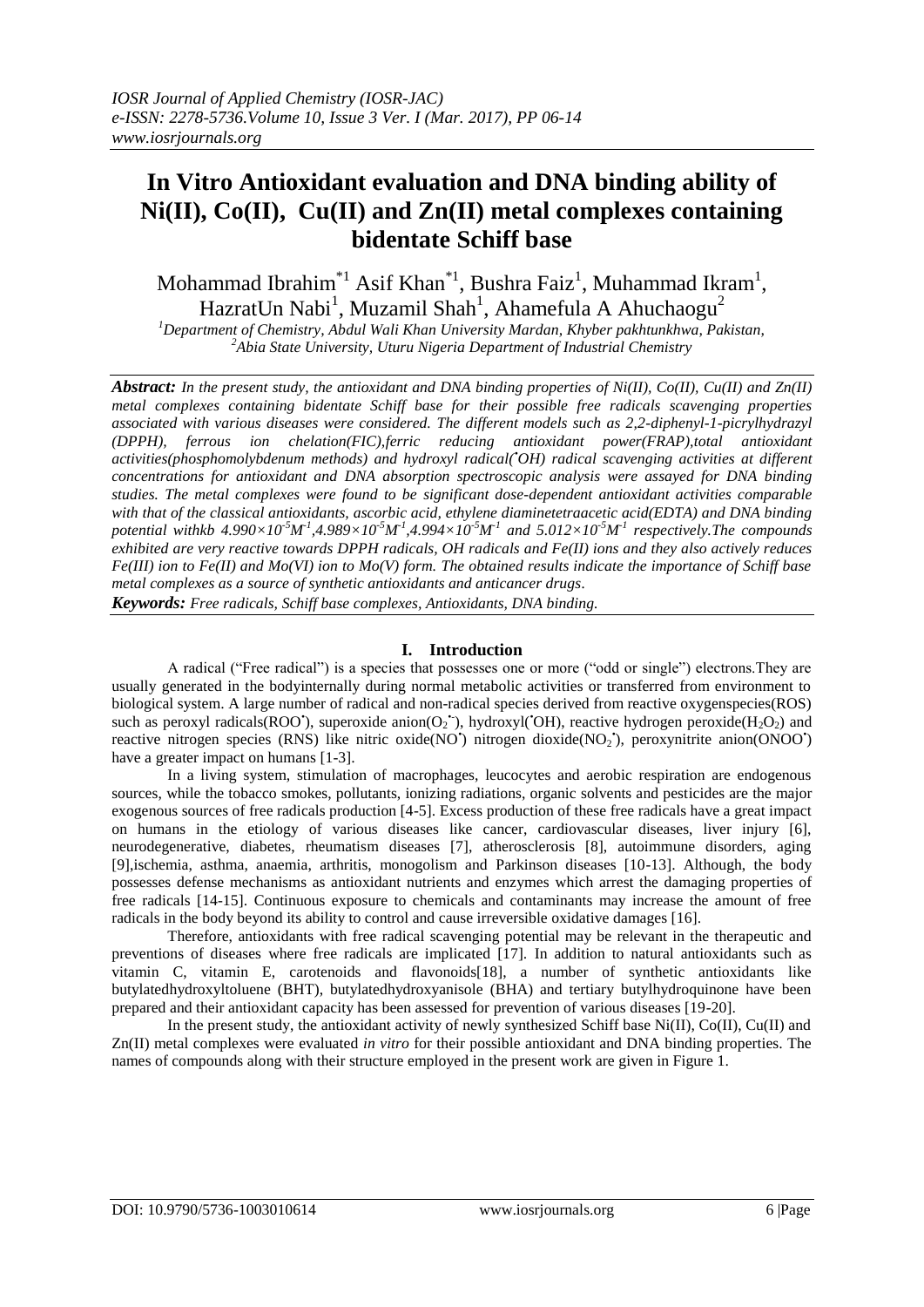





Bis(2-{(E)-[(4-bromophenyl)imino]methyl}phenolate)cobalt(II)



Bis(2-{(E)-[(4-bromophenyl)imino]methyl}phenolate)copper(II)



Bis(2-{(E)-[(4-bromophenyl)imino]methyl}phenolate)zinc(II) **Figure 1:**Ni(II), Co(II), Cu(II) and Zn(II) Schiff base metal complexes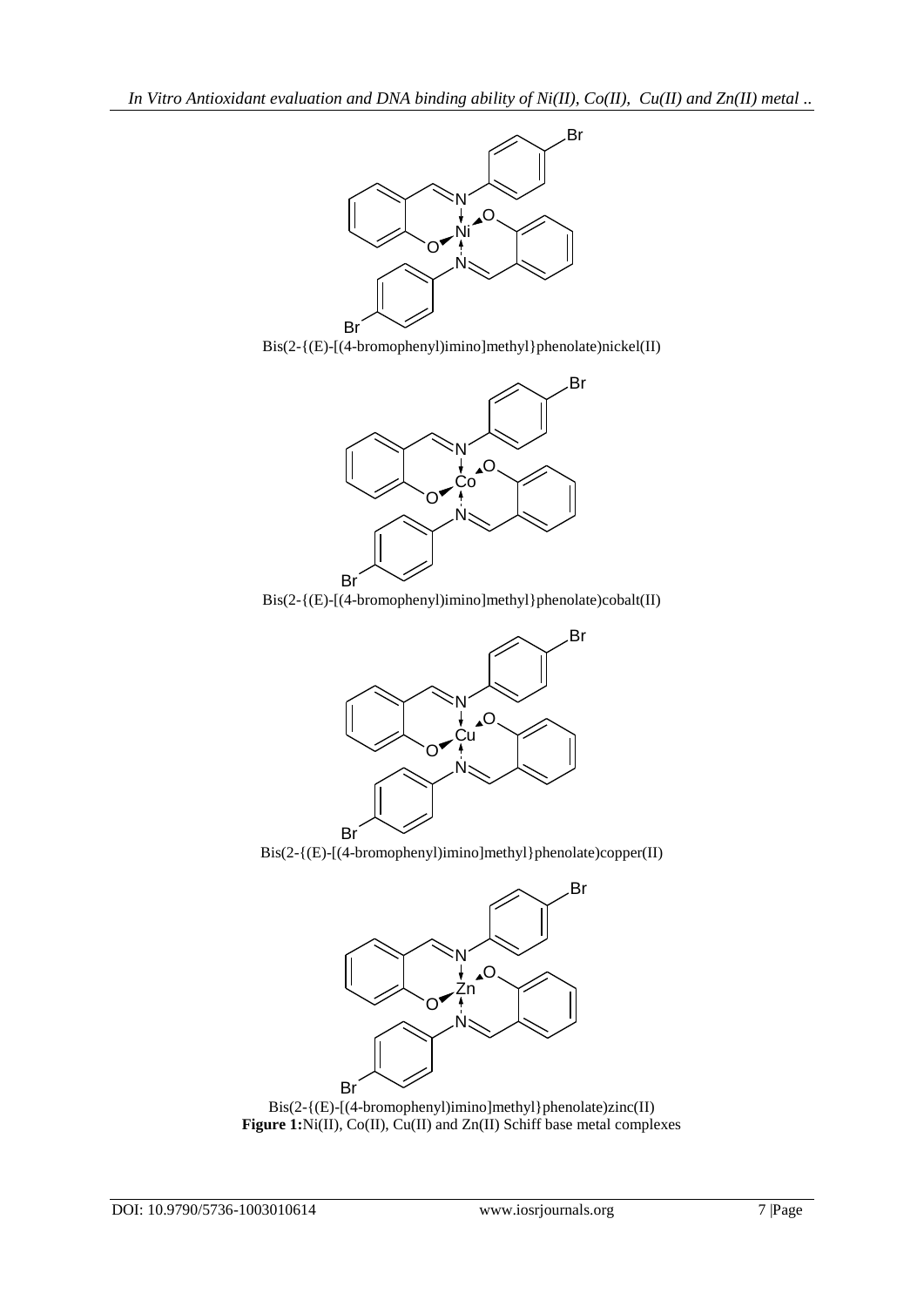# **II. Materials And Methods**

# **Chemicals and reagents**

2,2-Diphenyl-1-picrylhydrazyl radical(DPPH), ascorbic acid, ethylenediaminetetraacetic acid (EDTA), ferrous sulphate, trisHClbuffer, ferric chloride (FeCl3), O-phenenthroline, sulfuric acid, ammonium molybdate, potassium phosphate (mono phosphate and diphosphate), hydrogen peroxide  $(H_2O_2)$ , Salmon fish DNA and ethanol were analytical grade purchased from Sigma Aldrich, Pakistan.

### **Determination of** *In-vitro* **antioxidant studies**

The antioxidant activity of the Ni(II), Co(II), Cu(II) and  $Zn(II)$  metal Schiff base complexes were evaluated by using rapid and simpler free scavenging assays viz, DPPH radical scavenging assay, ferrous ionchelating assay, ferric reducing/antioxidant power assay, total antioxidant activity by phosphomolybdenum method and hydroxyl radical scavenging assay.

#### **DPPH radical scavenging assay**

The antioxidant activity of Ni(II), Co(II), Cu(II) and  $Zn(II)$  metal based Schiff base complexes were assessed using the stable DPPH free radical according to Shanab*et al.* [21]. Various concentrations (30, 50, 70, 100 and 200 $\mu$ M) of Ni(II), Co(II), Cu(II) and Zn(II) metal complexes were mixed with an ethanolic solution containing 85*µ*M DPPH radical. The mixture solutions were incubated for 30 minutes at room temperature and the decrease in absorbance was measured at 518 nm using a V-730 UV-Visible/NIR Spectrophotometer. Ascorbic acid at the same concentrations of drugs was used as a positive control. The experiment was carried out in triplicate. Percentage inhibition of the drugs as well as ascorbic acid was calculated by using Equation 1. **DPPH inhibition effect (%) =**  $(A_c - A_s / A_c) \times 100$  **(Equation 1)** 

**Where**  $A_c$  is the absorbance reading of the control and  $A_s$  is the absorbance reading of the sample

#### **Ferrous ion-chelating assay**

The ferrous ion chelating activity of Ni(II), Co(II), Cu(II) and  $Zn(II)$  metal based Schiff base complexes were evaluated by a standard method Puntel*et al.* [22]. Various concentrations (30, 50, 70, 100 and 200*µ*M) of Ni(II), Co(II), Cu(II) and Zn(II) metal complexes were mixed with 0.2 mL of 3.6 mM ferrous sulphate, 0.3 mL of 100 mMTris-HCl (pH=7.4), 0.1 mL of 9 mM O-phenanthroline and diluted up to 3.0 mL withultra-puredistilled water. The reaction mixture was shaken vigorously, incubated for 10 minutes and the decrease in absorbance was determined at 510 nm. Ethylenediaminetetraaceticacid(EDTA) at the same concentrations utilized as a reference standard and without Schiff bases complexes sample mixture as control. The  $Fe^{2+}$  chelating capacity was calculated by using Equation 2.

**Chelating effect (%)** =  $(A_c - A_s/A_c) \times 100$  (Equation 2)

Where  $A_c$  is the absorbance reading of the control and As is the absorbance reading of the sample

#### **Ferric Reducing/Antioxidant Power Assay**

The ferric reducing power of the Ni(II), Co(II), Cu(II) and Zn(II) metal based Schiff base complexes was determined as described by Kumar *et al.*[23]. Different concentrations (30, 50, 70, 100 and 200 $\mu$ M) of Ni(II), Co(II), Cu(II) and Zn(II) metal complexes, 0.2 mL of 3.6 mM ferric chloride, 0.3mL of 100 mMtris buffer (pH=7.4), 0.1 ml of 9 mM O-phenanthroline and diluted up to 3.0 mL with ultra-pure distilled water. The reaction mixtures are shaken vigorously and left to stand at room temperature for 10 minutes. The increase in absorbance of the sample solution was measured at 510 nm using a V-730 UV-Visible/NIR Spectrophotometer. Ascorbic acid at the same concentrations was utilized as a reference standard and without compounds sample mixture as control. The Reducing Power comparable with Ascorbic acid was calculated by using Equation 3.

# **Reducing Power (%)**=  $(A_s - A_c/A_s) \times 100$  (Equation 3)

**where**  $A_c$  is the absorbance reading of the control and  $A_s$  is the absorbance reading of the sample

# **Total antioxidant activity (Phosphomolybdenum assay)**

The total antioxidant capacity of  $Ni(II)$ ,  $Co(II)$ ,  $Cu(II)$  and  $Zn(II)$  metal based Schiff base complexes were evaluated by phosphomolybdenum assay assessed by Sahaa*et al*. [24]. Reagent solution containing various concentrations (30, 50, 70, 100 and 200 $\mu$ M) of Ni(II), Co(II), Cu(II) and Zn(II) metal complexes aliquot in ethanol, 0.7 mL of 0.6 M sulphuric acid, 1.0 mM ammonium molybdate, 1.0 mL of 28 Mm pottacium pasphate and ultra pure distilled water was incubated at 95°C for 90 minutes. After cooling to room temperature the increase in absorbance of the mixture is measured at 695 nm using a V-730 **UV**-Visible/NIR Spectrophotometer. Ascorbic acid was utilized as reference standard and without compounds sample mixture as control. The reducing power of drugs as well as ascorbic acid was calculated by using Equation 4. **Reducing Power (%) =** (**As–Ac/As** )× **100 (Equation 4)**

Reducing Power (%) = 
$$
(A_s - A_c/A_s) \times 100
$$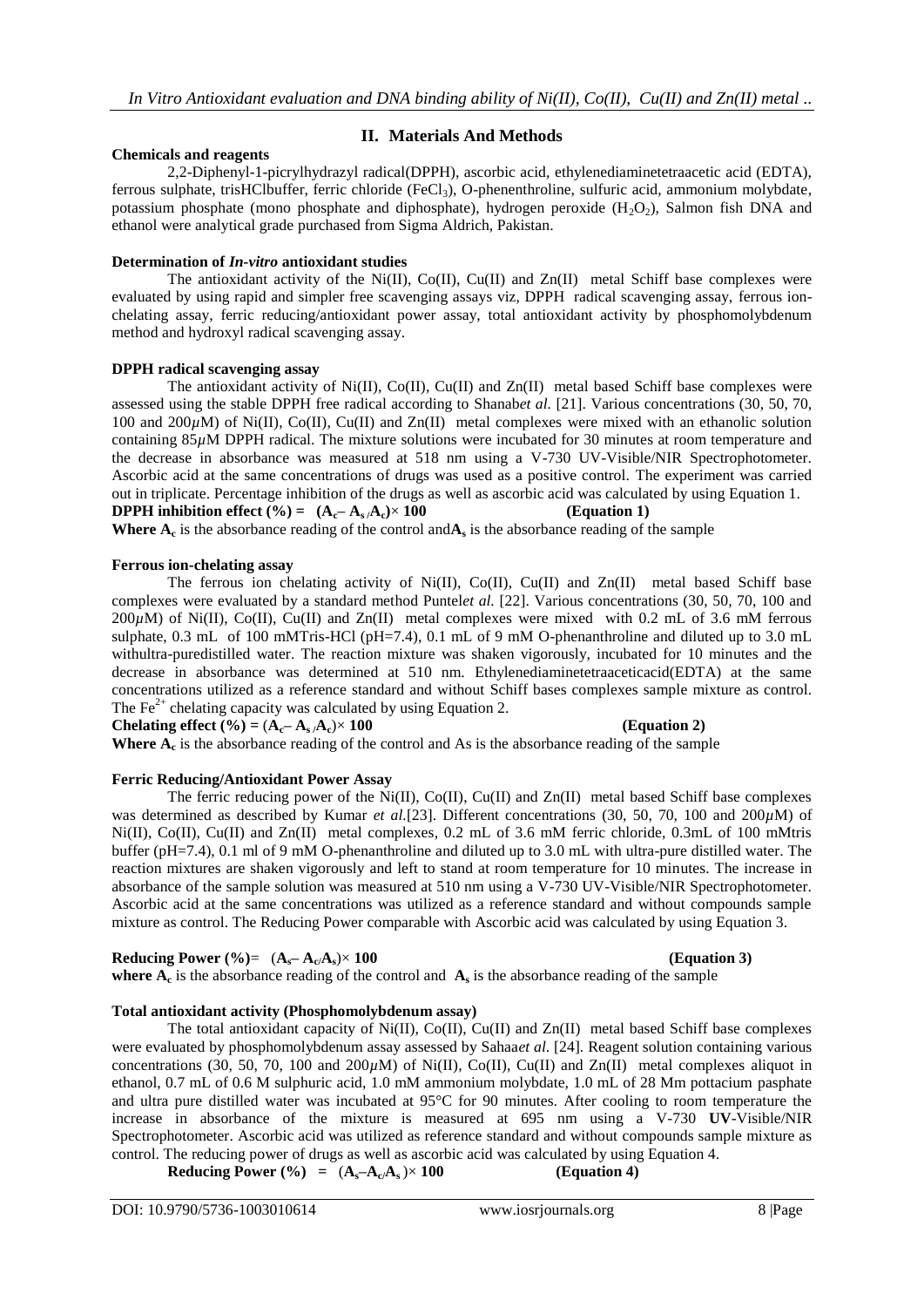#### Where  $A_c$  is the absorbance reading of the control and As is the absorbance reading of the sample **Hydroxyl radical scavenging activity**

The scavenging activity of Ni(II), Co(II), Cu(II) andZn(II) metal based Schiff base Complexesfor hydroxyl radicals was measuredwith Fenton reaction [25]. Reaction mixture of various concentrations (30, 50, 70, 100 and 200*µ*M) of Ni(II), Co(II), Cu(II) and Zn(II) metal Complexes, 0.1mL of 7.5 mM O-phenanthroline, 0.5 ml of 0.2 M phosphate buffer ( pH 6.6), 0.1 mL of 7.5 mM ferrous sulfate and 0.1 mL of  $H_2O_2$  (0.1%) and diluted up to 3 mL with distilled water. The reaction mixture incubated at room temperature for 30 minutes and the absorbance was measured at 510 nm using a V-730 **UV**-Visible/NIR Spectrophotometer. The reaction mixture without Schiff base complexes has been used as control and without Schiff base complexes and  $H_2O_2$  as a blank. The hydroxyl radical scavenging activity of Schiff base complexes and ascorbic acid were calculated by using Equation 5.

#### **Scavenging power (%)**=( $A_s$ – $A_c$ / $A_b$ – $A_s$ )× **100** (**Equation 5**)

Where  $A_c$  is the absorbance reading of the control, As is the absorbance reading of the sampleand  $A_b$  is the absorbance reading of the blank

#### **DNA Absorption spectroscopic studies**

The interaction between metal complexes and DNA were studied using electrochemical and electronic absorption methods. Disodium salt of Salmon fish DNA was stored at 4 ºC. Solution of DNA in the buffer 50 mMNaCl / 5mM Tris–HCl (pH 7.2) in water gave a ratio 1.9 of UV absorbance at 260 and 280 nm.  $A_{260}/A_{280}$ indicating that the DNA was sufficiently free from protein [26]. The concentration of DNA was measured using its extinction coefficient at 260 nm (6600M<sup>-1</sup> cm<sup>-1</sup>) after 1:100 dilution. Stock solutions were stored at 4°C and used for not more than 4 days. Doubly distilled water was used to prepare solutions. Concentrated stock solutions of the complexes were prepared by dissolving the complexes in ethanol and diluting suitably with the corresponding buffer to the required concentration for all of the experiments. The data were then fitted to Equation 6to obtain the *k*b values for interaction of the complexes with DNA.

 $[DNA] / (Ea-E_f) = DNA / (Ea-E_f) + 1/ [kb (E_b-E_f)]$  **(Equation 6)** 

Where  $\epsilon$ a,  $\epsilon$ <sub>f</sub>, and  $\epsilon$ <sub>b</sub> are the apparent, free and bound metal complex extinction coefficients, respectively. A plot of [DNA]/  $(\mathcal{E}_b - \mathcal{E}_f)$  versus [DNA], gave a slope of 1/ $(\mathcal{E}_b - \mathcal{E}_f)$  and a Y-intercept equal to  $[kb / (\mathcal{E}_b - \mathcal{E}_f)]^{-1}$ ; *kb* is the ratio of the slope to the Y-intercept.

#### **Statistical analysis**

Linear regression analysis was used to calculate  $IC_{50} \pm SEM$  values from data and graphs by using Graph pad prism 6®. Significant differences among the means of data were tested by the one-way ANOVA followed by the student's t-test with significance level  $(P<0.05)$ . All the tests were conducted in triplicate.

# **DPPH radical scavenging assay**

# **III. Results and Discussion**

DPPH radical scavenging assay has been extensively used for screening antioxidant activity because it is sensitive enough to detect active ingredients at low concentration, the absorbance is reduced when encounter with a proton donating substance such as an antioxidant. Thus, the DPPH radicals have been widely used to investigate the scavenging activity of some synthetic compounds. In the present study, the total ethanolicsolution of all synthesized Schiff baseNi(II), Co(II), Cu(II) and Zn(II) complexes comparable with ascorbic acid were screened for *in vitro* DPPH free radical scavenging activities and all of them shows concentration dependent activities above  $50\%$  inhibition. IC<sub>50</sub> values of compounds come out to be between 271.30 $\pm$ 6.09 $\mu$ M and 197.44 $\pm$ 8.84 $\mu$ M compared with standard ascorbic acid (IC<sub>50</sub> = 76.29 $\pm$ 14.46 $\mu$ M) (Table1). Ni(II) complex (IC<sub>50</sub> = 271.30±6.09 $\mu$ M), showed comparable activity with the standard vitamin C (IC<sub>50</sub> = 76.29±14.46 $\mu$ M). Similarly, Co(II) complexes with IC<sub>50</sub> = 208.82±7.90 $\mu$ M and Cu(II) complexes with IC<sub>50</sub> = 224.89±7.54 $\mu$ M indicate moderate activity as compared with the standard ascorbic acid. Zn(II) Complexes(IC<sub>50</sub>  $= 197.44\pm8.84\mu$ M) was found to be most active among all the tested complexes, comparable to the standard ascorbic acid.

In all the structure feature of metal complexes, metals are attached to two bidentate ligands  $(2-\{(E)-[(4-E))\})$ bromophenyl)imino]methyl}phenolate) in which one bromine atom (Br<sup>-</sup>) suitably located to benzene ring at para position while one oxygen atom is attached to the other benzene ring at ortho position. Although both bromine and hydroxyl groups are ortho/para directing but bromine atom withdraw the free electron from the ring acts as deactivate while oxygen atom donate the free electrons to the ring and acts as ring activating group. Due the bulky and low electronegativity nature of bromine atom the electron withdrawing power is less than oxygen atom donating potential present at ortho position. Hence the overall ligand acts as powerful antioxidant and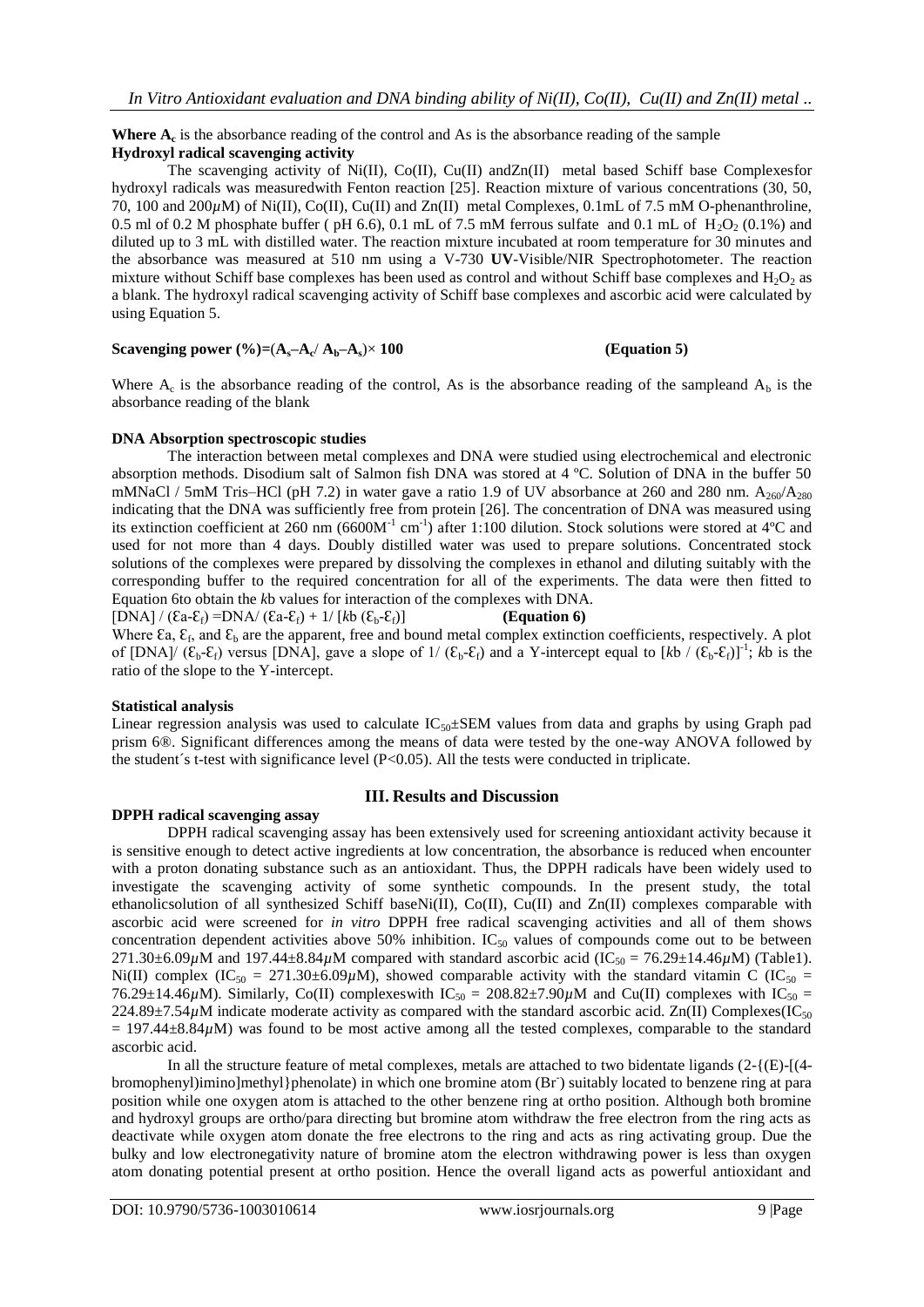proton donating substituent to DPPH radical. Among all the complexes bonded to two the same ligands are depend on only the reduction potential of the central metal atom. Zn(II) Complex shows greater activities due to its greater potential power, Co(II) Complex and Cu(II) Complex are found to be moderate while Ni(II) Complex are least active as compared to the standard ascorbic acid.

| <b>Compounds</b> |                 |               |                 |                |                |                           |
|------------------|-----------------|---------------|-----------------|----------------|----------------|---------------------------|
|                  | $30 \, (\mu M)$ | 50 $(\mu M)$  | $70 \, (\mu M)$ | $100(\mu M)$   | $200(\mu M)$   | $-IC_{50}(\mu M) \pm SEM$ |
| $Ni(II)$ Complex | $2.33 \pm 0.88$ | $7.00+2.00$   | $10.66 + 1.76$  | $20.66 + 2.02$ | $36.66 + 3.52$ | $271.30 \pm 6.09$         |
| $Co(II)$ Complex | $2.00 + 57$     | $6.33 + 1.33$ | $18.00+2.64$    | $29.66 + 1.85$ | $45.33 + 5.36$ | $208.82 + 7.90$           |
| $Cu(II)$ Complex | $0.33 + 1.20$   | $5.66 + 0.88$ | $15.66 + 1.20$  | $25.66 + 0.88$ | $42.66 + 1.45$ | $224.89 + 7.54$           |
| $Zn(II)$ Complex | $1.33 \pm 0.33$ | $5.66 + 0.33$ | $11.33 + 0.33$  | $26.33 + 4.17$ | $50.00 + 5.13$ | $197.44 + 8.84$           |
| Ascorbic acid    | $12.66 + 0.57$  | $26.00+1.20$  | $49.00+2.08$    | $71.00 + 2.08$ | 88.66+2.90     | $76.29 + 14.46$           |

**Table 1:**DPPH radical scavenging activity of Ni(II), Co(II), Cu(II),Zn(II) complexes and ascorbic acid.

#### **Ferrous ion-chelating assay**

All the tested Schiff base metal complexes shows dose dependent  $Fe^{2+}$ -chelating activity comparable with standard EDTA in Table. The  $IC_{50}$  values for  $Fe^{2+}$ chelating capability of Schiff base metal complexes of Ni(II) (272.01±5.65*μ*M), Co(II) (252.73±6.81*μ*M), Cu(II) (155.45±10.60*μ*M), and Zn(II) (188.86±8.91*μ*M) were determent and compared with standard EDTA (131.58±11.64*μ*M). Among the metal complexes, Cu(II) metal complex was found to be better  $Fe^{2+}$ chelating potency, Co(II) and Zn(II) complexes were moderates and Ni(II) complex was least better  $\text{Fe}^{2+}$ chelating power.

Two bidentate ligands (2-{(E)-[(4-bromophenyl)imino]methyl}phenolate) are linked with central metal atom from both sides through oxygen and nitrogen atoms. In ligand the oxygen atom is attached to the one benzene ring at ortho position while bromine(Br) atom suitably located on the other benzene ring at para position while. Although both oxygen and bromine atoms are ortho/para directing but oxygen atom donates the free electrons to the ring and acts as ring activating group while bromine atom withdraw the free electrons from the ring acts as deactivating group.The bulky and low electronegativity nature of bromine atom the electron withdrawing power is less than oxygen atom having greater electrons donating potential present at ortho position. Hence, the overall complex acts as rich electrons species and acts as powerful dose dependent  $Fe<sup>2+</sup>$ . chelating antioxidant. Among all the complexes bonded to two the same ligands, Cu(II) Complex shows greater iron chelation due to rich electrons cloud, Co(II) and Zn(II) Complexes were found to be moderate while Ni(II) Complex was least active  $\text{Fe}^{2+}$ -chelating antioxidant as compared to the standard EDTA.

| <b>Compounds</b> |                 | $IC_{50}$       |                 |                |                |                   |
|------------------|-----------------|-----------------|-----------------|----------------|----------------|-------------------|
|                  | $30 \, (\mu M)$ | $50 \, (\mu M)$ | $70 \, (\mu M)$ | $100(\mu M)$   | $200(\mu M)$   | $(\mu M) \pm SEM$ |
| $Ni(II)$ Complex | $1.66 \pm 0.66$ | $5.00+0.57$     | $11.00 + 1.00$  | $22.00+1.52$   | $36.66 + 0.66$ | $272.01 + 5.65$   |
| $Co(II)$ Complex | $1.33 + 0.33$   | $2.33+0.33$     | $14.66 + 0.66$  | $21.33 + 1.76$ | $38.33 + 4.33$ | $252.73 + 6.81$   |
| $Cu(II)$ Complex | $0.00 + 0.00$   | $8.33+0.33$     | $25.66 + 0.33$  | $46.00+1.73$   | $56.33 + 3.18$ | $155.45+10.60$    |
| $Zn(II)$ Complex | $5.33 \pm 0.88$ | $8.33+0.66$     | $13.00 + 1.15$  | $24.00+1.52$   | $54.33 + 5.66$ | $188.86 \pm 8.91$ |
| <b>EDTA</b>      | $7.00 + 1.15$   | $14.66 + 2.02$  | $22.00+1.52$    | $42.66 + 1.76$ | $71.66 + 3.28$ | $131.58 + 11.64$  |

**Table 2:** Ferrous ion-chelating activity of Ni(II) Complex, Co(II) Complex, Cu(II) Complex, Zn(II) complex and EDTA

#### **Ferric Reducing / Antioxidant Power Assay**

The significant  $(p<0.05)$  values of ferric ion indicates the reductive capabilities of various evaluating Schiff base metal complexes. Table 3 illustrates the percentage reduction potential of different Schiff base metal complexes comparable with that of standard ascorbic acid. The reducing power increased with increasing concentration of the compounds which acts as dose dependent like the antioxidant activity. The ethanolic solution of Zn(II) complex showed the highest reducing ability  $(IC_{50}134.59\pm11.71\mu M)$  than all the tested compounds. Cu(II) and Co(II) complexes were observed almost with the same ferric reduction power as182.15±8.14*µ*M and 182.13±11.13*µM* which are less than Zn(II) Complex but higher than Ni(II) Complex. Among the all metal complexes, Ni(II) Complex was measured with low ferric ion reduction (IC50302.86±5.48*µ*M).

Antioxidant can play their protective role by two mechanisms. First mechanism involves hydrogen abstraction from antioxidant (revealed in DPPH assay) while in the second mechanism, antioxidant can give an electron to the free radical and itself becomes radical cation. According to first mechanism the weaker the OH bond the more will be antioxidant activity while according to the second mechanism, lower ionization potential is responsible for more antioxidant activity. An insight to structure-activity relationship reveals the fact that the presence of electron donating group increases the antioxidant activity. All the Schiff base metal complexes contain aromatic ring which provide  $\pi$  electrons to the ferric ion by the process of resonance. Hence all the tested metal Schiff base complexes were determent as the same DPPH and ferrous ion chelation assay.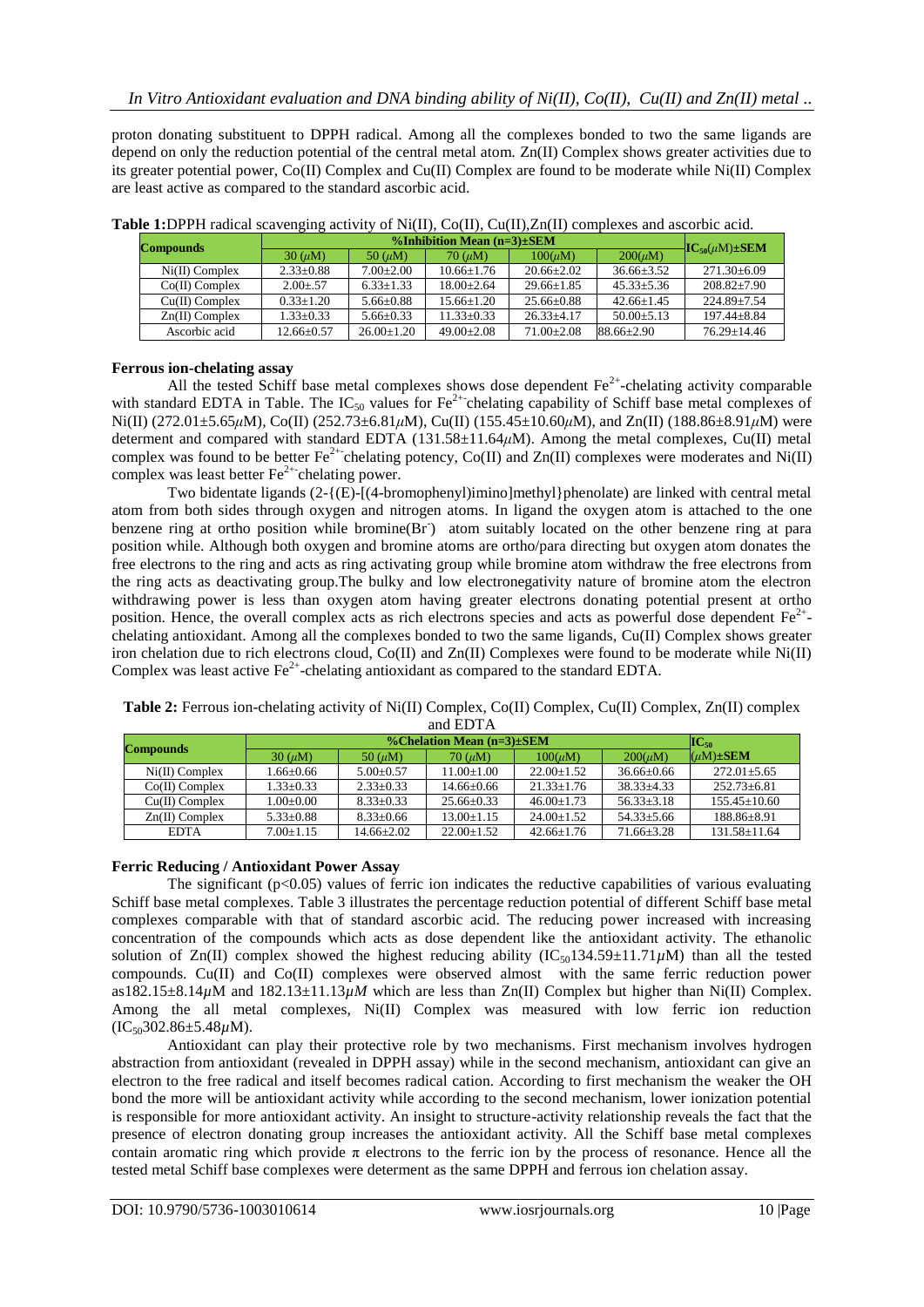| $\frac{1}{2}$    |                 |                  |                  |                  |                |                          |  |
|------------------|-----------------|------------------|------------------|------------------|----------------|--------------------------|--|
|                  |                 |                  |                  |                  |                |                          |  |
| <b>Compounds</b> | $30 \, (\mu M)$ | 50 $(\mu M)$     | $70 \, (\mu M)$  | $100(\mu M)$     | $200(\mu M)$   | $IC_{50}(\mu M) \pm SEM$ |  |
| $Ni(II)$ Complex | $2.33 \pm 0.88$ | $4.66 \pm 0.33$  | $7.00+0.57$      | $16.00 + 1.15$   | $32.33 + 2.60$ | $302.86 \pm 5.48$        |  |
| $Co(II)$ Complex | $6.00 + 57$     | $13.33 \pm 0.88$ | $21.33 \pm 1.20$ | $43.33 + 2.02$   | $67.00+2.00$   | $182.13 + 11.13$         |  |
| $Cu(II)$ Complex | $6.66 \pm 0.88$ | $14.33 \pm 0.88$ | $21.33 \pm 176$  | $29.66 + 1.45$   | $54.00 + 4.16$ | $182.15 \pm 8.14$        |  |
| $Zn(II)$ Complex | $7.66 \pm 0.33$ | $13.33 \pm 0.33$ | $21.33 \pm 2.40$ | $36.66 \pm 1.76$ | $73.00 + 2.08$ | $134.59 + 11.71$         |  |
| Ascorbic acid    | $10.33 + 0.88$  | $21.00+1.73$     | $41.33 + 2.60$   | $65.00 + 2.08$   | $87.33 + 2.90$ | $90.07 + 14.11$          |  |

**Table 3:** Ferric ion reducing activity of Ni(II) Complex, Co(II) Complex, Cu(II) Complex, Zn(II) complexes and ascorbic acid.

#### **Total antioxidant activity (Phosphomolybdenum assay)**

Total antioxidant capacity of Shiff base metal complexes have been evaluated by using phosphomolybdate method with ascorbic acid as a standard. The Mo(VI) is reduced to Mo(V), in the presence of drugs which shows maximum absorbance at 695 nm. All the compounds tested by this method possessed significant (p<0.05) antioxidant activity and the reducing power was dose-dependent which increased with increasing concentration of the compounds. The  $IC_{50}$  was calculated for each metal Schiff base complexes as well as ascorbic acid as standard and summarized in Table 4 for molybdate radicals with ethanol solution. Among the complexes, Zn(II) Complex was found to be highest reduction power for Mo(VI) as  $IC_{50}134.80\pm10.29\mu$ M,Cu(II) and Co(II) Complexes were observed as lower antioxidant power for Mo(VI) as IC50150.93±10.34 and159.58±9.93*μ*M, respectively. Ni(II) complex was measured as weakest reducing power for Mo(VI) with IC<sub>50</sub> 249.13±6.62 $\mu$ M comparable with standard ascorbic acid (IC<sub>50</sub>83.96±15.24 $\mu$ M).

An insight to structure feature activity relationship reveals the fact that thepresence of electron donating group increases the antioxidant activity. All the Schiff base metal complexes contain aromatic rings which provide  $\pi$  electrons to reduce Mo(VI) to Mo(V) by the process of resonance. Furthermore, the order of antiradical ability for the Mo(VI) reduction was similar to those for DPPH radicals, ferrous ion chelation and ferric ion reduction of various metal Schiff base metal complexes.

**Table 4:** Molybdenum ion reducing activity of Ni(II), Co(II), Cu(II),Zn(II) Complex and ascorbic acid.

| <b>Drugs</b>     |                 | $IC_{50}(\mu M) \pm SEM$ |                |                |                |                  |
|------------------|-----------------|--------------------------|----------------|----------------|----------------|------------------|
|                  | $30 \, (\mu M)$ | $50 \, (\mu M)$          | $70 \ (\mu M)$ | $100(\mu M)$   | $200(\mu M)$   |                  |
| $Ni(II)$ Complex | $3.00+0.57$     | $7.00 + 1.15$            | $16.00 + 1.73$ | $31.66 + 2.02$ | $37.00 + 2.30$ | $249.13 + 6.62$  |
| $Co(II)$ Complex | $4.00+0.57$     | $10.00 + 1.15$           | $22.00+1.73$   | $44.00 + 2.30$ | $56.00 + 2.88$ | $159.58+9.93$    |
| $Cu(II)$ Complex | $5.00 + 1.15$   | $11.00 + 1.15$           | $23.00 + 1.73$ | $48.00 + 1.73$ | $58.00 + 2.88$ | $150.93 + 10.34$ |
| $Zn(II)$ Complex | $8.00 + 0.57$   | $17.00 + 0.57$           | $31.00 + 1.15$ | $51.00 + 2.30$ | $63.00 + 1.73$ | $134.80 + 10.29$ |
| Ascorbic acid    | $11.00 + 1.15$  | $20.00+2.30$             | $44.00 + 1.73$ | $67.00 + 1.15$ | $94.00 + 2.88$ | $83.96 + 15.24$  |

# **Hydroxyl radical scavenging activity**

The hydroxyl radical scavenging activity of the various metal Schiff base complexes were investigated (Table 5). All the complexes exhibited strong concentration-dependent scavenging abilities for the hydroxyl radical. Ni(II) complex was found to be the most powerful scavenger of the hydroxyl radical, with an inhibition of up to  $IC_{50}49.41 \pm 7.05 \mu M$ . Zn(II) complex was measured as slightly lower than Ni(II) complex as  $IC_{50}50.49\pm7.52 \mu M.Cu(II)$  and  $Co(II)$  complexes showed the weakest scavenging activity hydroxyl radical. Ascorbic acid was treated as positive control.

Two bidentateligands  $(2-\{(E) - [(4-bromopheny]\}$ imino]methyl}phenolate) are linked with central metal atom from both sides through oxygen and nitrogen atoms. Around the central metal atom the ligands containing both oxygen at ortho position while bromine atom(Br) suitably located to benzene ring at para position. Due to less electronegativity and bulky nature of bromine atom withdraw electrons from benzene ring less effectively compared to oxygen atom having high electron donating power. Hence, the overall complex acts as powerful dose dependedhydroxyl radical scavenging antioxidant.

**Table 5:**Hydroxyl ion scavenging assayNi(II), Co(II), Cu(II),Zn(II)and Ascorbic acid

|                  | $% Inhibition (Mean=3)$ ) $\pm$ SEM | $IC_{50}$       |                |                  |                |                   |
|------------------|-------------------------------------|-----------------|----------------|------------------|----------------|-------------------|
| <b>Drugs</b>     | $30 \, (\mu M)$                     | 50 $(\mu M)$    | $70 \ (\mu M)$ | $100(\mu M)$     | $200(\mu M)$   | $(\mu M) \pm SEM$ |
| $Ni(II)$ Complex | $4.464 + 0.78$                      | $8.99 + 0.78$   | $16.60 + 1.25$ | $30.19 \pm 0.56$ | $42.79 + 1.39$ | $49.41 + 7.05$    |
| $Co(II)$ Complex | $5.21 + 0.87$                       | $9.16 \pm 0.88$ | $17.01 + 1.50$ | $30.50 + 0.77$   | $46.29 + 1.93$ | $52.00+7.52$      |
| $Cu(II)$ Complex | $7.21 + 0.85$                       | $10.29 + 0.01$  | $19.10+0.10$   | $31.70 + 0.00$   | $52.27+1.44$   | $51.30 + 8.22$    |
| $Zn(II)$ Complex | $6.27 + 0.75$                       | $10.88 + 1.10$  | $19.34 + 1.48$ | $32.29 + 1.53$   | $47.63 + 2.80$ | $50.49 + 7.52$    |
| Vit. C           | $18.86 + 1.10$                      | $35.22 + 1.50$  | $60.74 + 2.63$ | $72.37 + 2.78$   | $96.26 + 2.90$ | $6.47+13.64$      |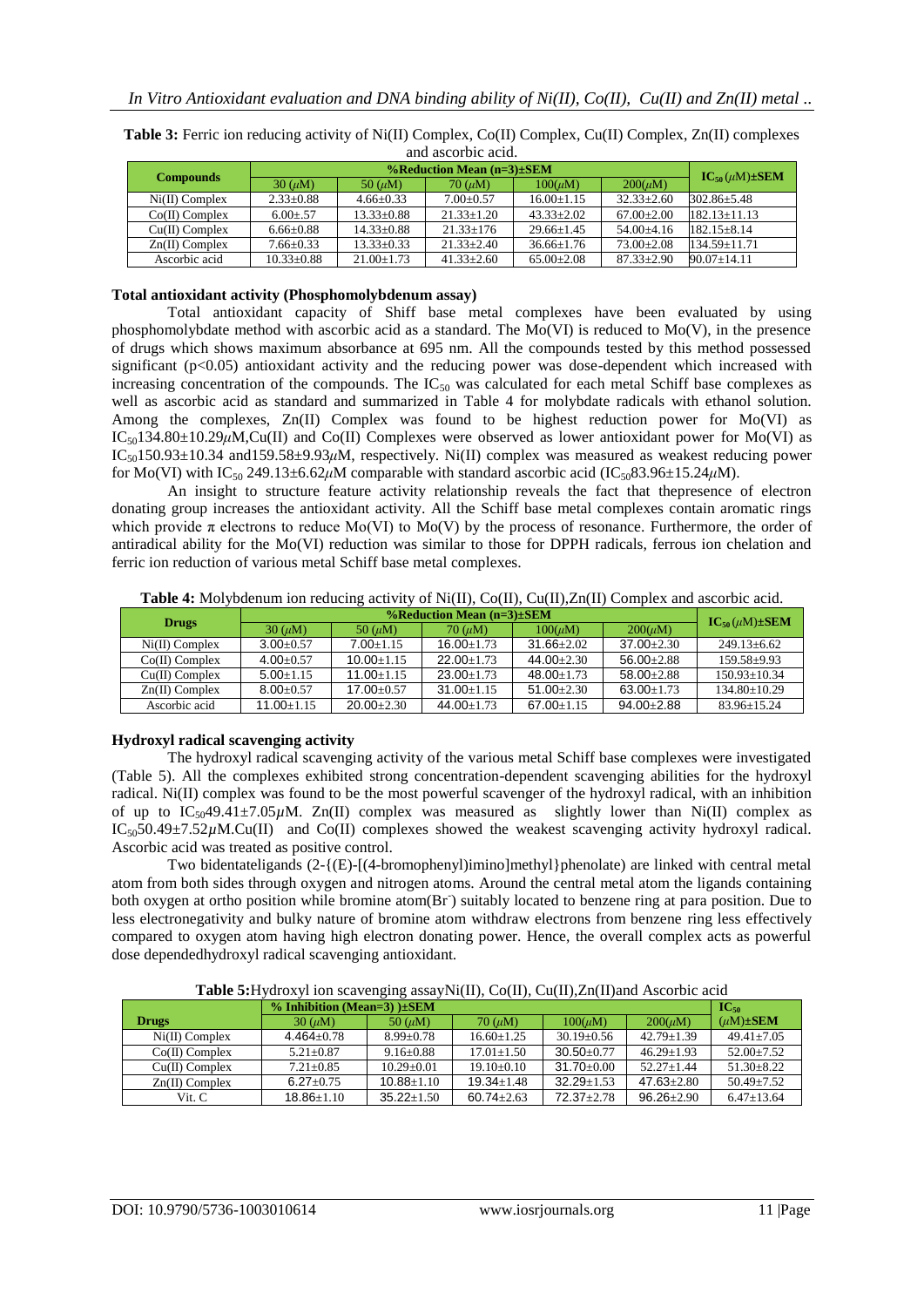| activity of initial, Co(11), Cu(11), Zil(11) Complex, ascorbic acid and standard ED IA |                          |                          |                          |                          |                          |  |
|----------------------------------------------------------------------------------------|--------------------------|--------------------------|--------------------------|--------------------------|--------------------------|--|
| Compound                                                                               | DPPH assay               | FIC assay                | FRAP assay               | TAA assay                | <b>OH</b> assay          |  |
| <b>Names</b>                                                                           | $IC_{50}(\mu M) \pm SEM$ | $IC_{50}(\mu M) \pm SEM$ | $IC_{50}(\mu M) \pm SEM$ | $IC_{50}(\mu M) \pm SEM$ | $IC_{50}(\mu M) \pm SEM$ |  |
| $Ni(II)$ Complex                                                                       | $271.30 \pm 6.09$        | $272.01 \pm 5.65$        | $302.86 \pm 5.48$        | $249.13 \pm 6.62$        | $49.41 \pm 7.05$         |  |
| $Co(II)$ Complex                                                                       | $208.82 \pm 7.90$        | $252.73 \pm 6.81$        | $182.13 \pm 11.13$       | $159.58 + 9.93$          | $52.00+7.52$             |  |
| $Cu(II)$ Complex                                                                       | $224.89 \pm 7.54$        | $155.45 \pm 10.60$       | $182.15 \pm 8.14$        | $150.93 + 10.34$         | $51.30 \pm 8.22$         |  |
| $Zn(II)$ Complex                                                                       | $197.44 \pm 8.84$        | $188.86 \pm 8.91$        | $134.59 \pm 11.71$       | $134.80 \pm 10.29$       | $50.49 \pm 7.52$         |  |
| Ascorbic acid                                                                          | $76.29 + 14.46$          |                          | $90.07 \pm 14.11$        | $83.96 \pm 15.24$        | $6.47 \pm 13.64$         |  |
| <b>EDTA</b>                                                                            |                          | $131.58 \pm 11.64$       |                          |                          |                          |  |

| <b>Table 6:</b> The $IC_{50}(\mu M) \pm SEM$ values of DPPH, FIC, FRAP, TAA and OH assays for the radical scavenging |
|----------------------------------------------------------------------------------------------------------------------|
| activity of $Ni(II)$ , $Co(II)$ , $Cu(II)$ , $Zn(II)$ Complex, ascorbic acid and standard EDTA                       |

# **DNA Binding activity**

The electronic absorption spectroscopy is the most common way to investigate the interactions of various Schiff base metal complexes with DNA. In general, complex bound to DNA through intercalation usually results in hypochromism and red shift (bathochromism), due to the strong staking interaction between aromatic chromophore of the complex aromatic  $\pi$  rings and the base pairs of DNA. The Ni(II), Co(II) Cu(II), and Zn(II) complexes showed absorption bands at 306, 327, 336, and 359 nm. With increasing concentration of DNA, all the complexes showed hypochromicity and a red-shifted charge transfer peak maxima in the absorption spectra. The absorption spectra of the Cu(II) and Co(II) complexes in the absence and presence of Salmon fishDNA are given in Figure 2, 3, 4 and 5, respectively. With the addition of DNA, the absorption intensities gradually decreased. A total of 24% (for Cu), 13% (for Co), 11% (for Ni) and 9% (for Zn) of hypochromicity with 2.0, 1.5, 1.0 and 1.0 of red shift were obtained. The intrinsic binding constants for Cu(II), Ni(II), Co(II) and Zn(II) complexes are found to be  $4.990\times10^{-5}M^{-1}$ ,  $4.989\times10^{-5}M^{-1}$ ,  $4.994\times10^{-5}M^{-1}$  and  $5.012\times10^{-5}$  ${}^{5}M$ <sup>-1</sup>, respectively (illustrate in Table 7) indicating a moderate intercalation between the complexes and Salmon fishDNA. These *k*b values are much smaller than the typical classical intercalators. In order to compare the binding strength of the complexes with Salmon fish DNA the *k*b were obtained by monitoring the changes in the absorbance for the complexes with increasing concentration of DNA. The *k*bwas obtained from the ratio of slope to the intercept from the plot of  $[DNA]/(\overline{\text{Ca-}\mathcal{E}_{\text{f}}})$  versus  $[DNA]$ .

**Table 7:**Electronic absorption spectral properties of Cu(II), Ni(II), Co(II) and Zn(II) complexes.

| <b>Compound Names</b> |       | $\lambda$ -max | $\Delta\lambda$ (nm) | $kb \times 10^{-5}$ (M <sup>-1</sup> ) |
|-----------------------|-------|----------------|----------------------|----------------------------------------|
|                       | Free  | <b>B</b> ond   |                      |                                        |
| $Ni(II)$ Complex      | 305   | 307            | 2.0                  | 4.990                                  |
| $Co(II)$ Complex      | 326.5 | 328            |                      | 4.989                                  |
| $Cu(II)$ Complex      | 335   | 336            |                      | 4.994                                  |
| $Zn(II)$ Complex      | 359   | 360            |                      | 5.012                                  |

**D N A B in d in g o f N i(II) C om p le x** Absorbance (%) **b b c s f c f c f c f c f c f c f c f c f c f c f 2 0 0 3 0 0 4 0 0 5 0 0 6 0 0 7 0 0 8 0 0 0 .2 0 .3 0 .4 0 .5 0 .6 0 .7 0 .8 y -a <sup>x</sup> is x -a x is** [DNA] × 10- 5<sup>M</sup> ي )<br>[ D N A]<br>[ O . M<br>- <sup>60</sup> 0 × x <sup>(49</sup> ን ნ<br>ິ0.9⊤ 0.00 0.01 0.02 0.03 0.04 0.05 0.06  $0.5 + 0.00$ 0.6 0.7 0.8



**Figure 2:** Absorption spectra of Ni(II) complex in buffer pH 7.2 at 25 °C in the presence of increasing amount of DNA. Arrows indicate the changes in absorbance upon increasing the DNA concentration. Inset: plot of [DNA] / ( $\text{Ca-}\mathcal{E}_f$ ) × 10<sup>-9</sup>M<sup>2</sup>cm versus [DNA] × 10<sup>-5</sup> M for titration of DNA with Ni(II) complex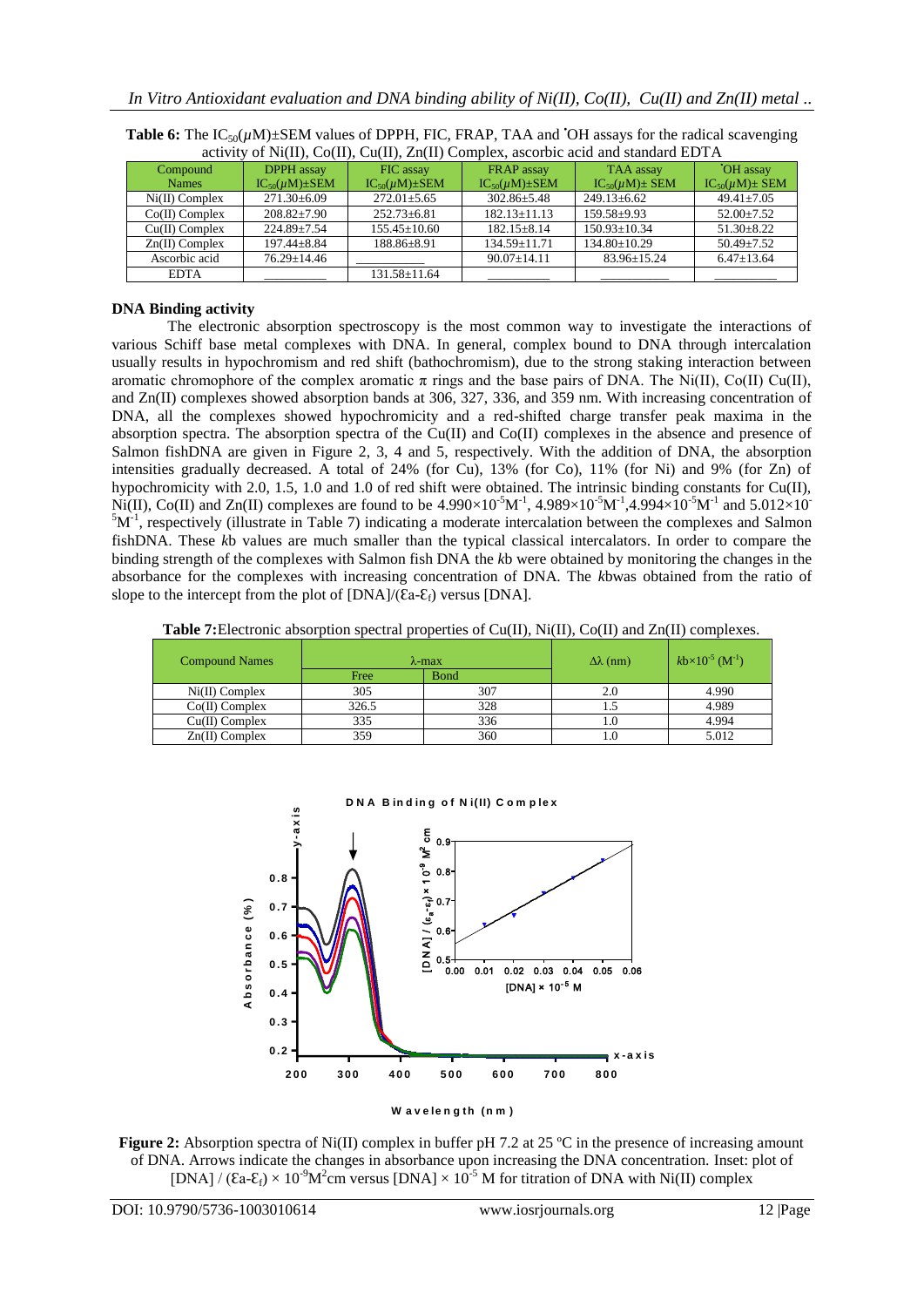

**W a v e le n g th (n m )**

**Figure 3:** Absorption spectra of Co(II) complex in buffer pH 7.2 at 25 °C in the presence of increasing amount of DNA. Arrows indicate the changes in absorbance upon increasing the DNA concentration. Inset: plot of [DNA] /  $(Ca-E_f) \times 10^{-9}M^2$ cm versus [DNA]  $\times 10^{-5}$  M for titration of DNA with Co(II) complex



**Figure 4:** Absorption spectra of Cu(II) complex in buffer pH 7.2 at 25 °C in the presence of increasing amount of DNA. Arrows indicate the changes in absorbance upon increasing the DNA concentration. Inset: plot of [DNA] /  $(\text{Ca-}\epsilon_f) \times 10^{-9} \text{M}^2$ cm versus [DNA]  $\times 10^{-5}$  M for titration of DNA with Cu(II) complex



**Figure 5:** Absorption spectra of Zn(II) complex in buffer pH 7.2 at 25 °C in the presence of increasing amount of DNA. Arrows indicate the changes in absorbance upon increasing the DNA concentration. Inset: plot of [DNA] / ( $\text{Ea-E}_f$ ) × 10<sup>-9</sup>M<sup>2</sup>cm versus [DNA] × 10<sup>-5</sup> M for titration of DNA with Zn(II) complex.